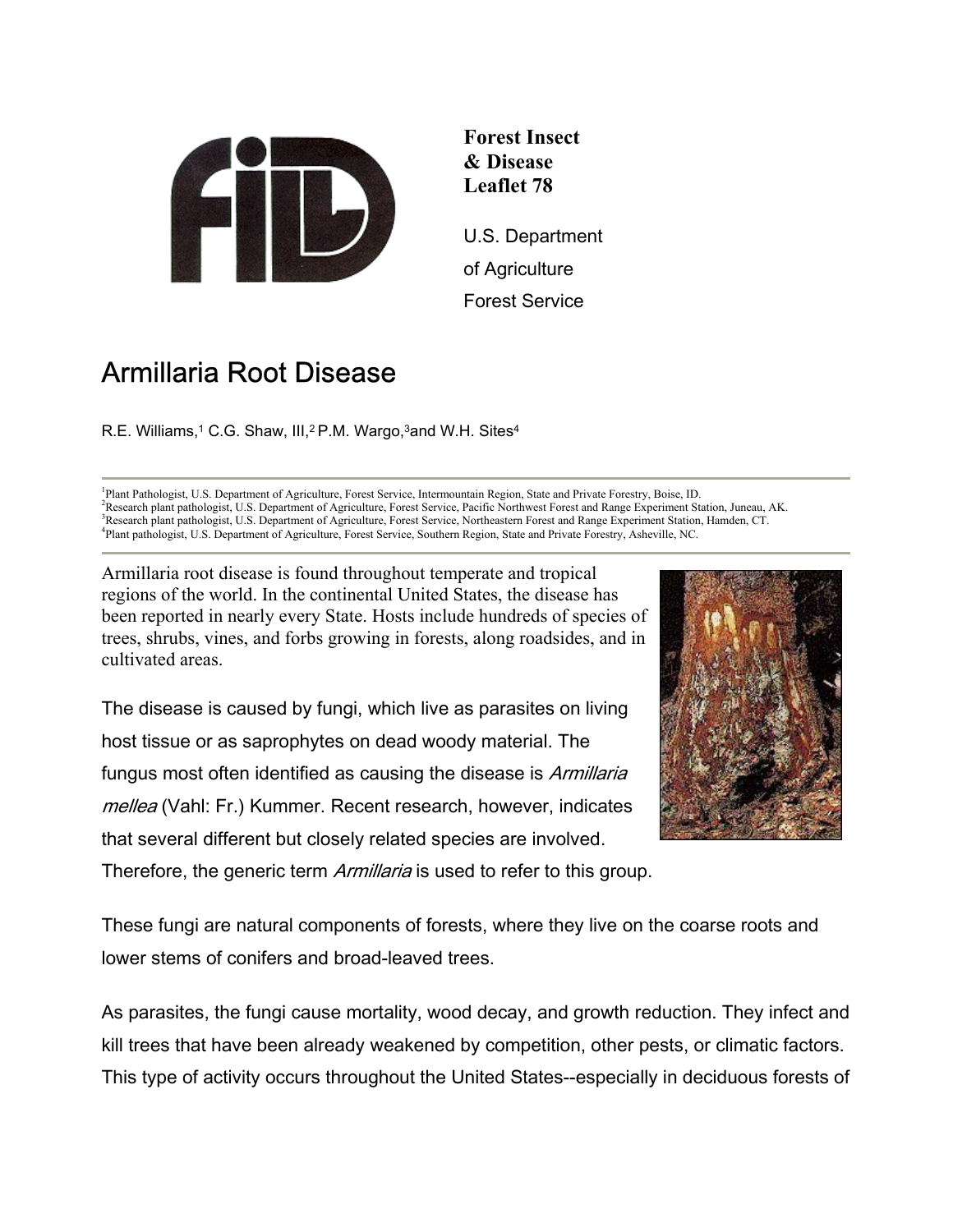the East. The fungi also infect healthy trees, either killing them outright or predisposing them to attacks by other fungi or insects. Such behavior typically occurs in the relatively dry, inland coniferous forests of the Western United States.

## Common Names

Armillariaand the disease it causes have several common names. Shoestring root rot refers to the rootlike fungal structures, called rhizomorphs, that spread the fungi. The names honey mushroom, honey agaric, mushroom root rot, or toadstool disease refer to the mushrooms produced. Conifers often respond to infection by producing a copious flow of resin, hence, the names resin glut or resin flow. When oaks are the common host, Armillaria is often called the oak fungus.

## Detection and Diagnosis

Characteristics of Infected Trees. Because these fungi commonly inhabit roots, their detection is difficult unless characteristic mushrooms are produced around the base of the tree or symptoms become obvious in the crown or on the lower stem.

Crown symptoms on conifers and broad-leaved trees vary somewhat. Generally, however, the foliage thins and discolors, turning yellow, then brown; branches die back; and shoot and foliar growth are reduced.

On large, lightly infected or vigorous trees, crown symptoms develop over a number of years (fig. 1), until the trees die. Conifers, particularly Douglas-fir and western larch, frequently produce a larger-than-normal crop of cones, known as stress cones, shortly before they die.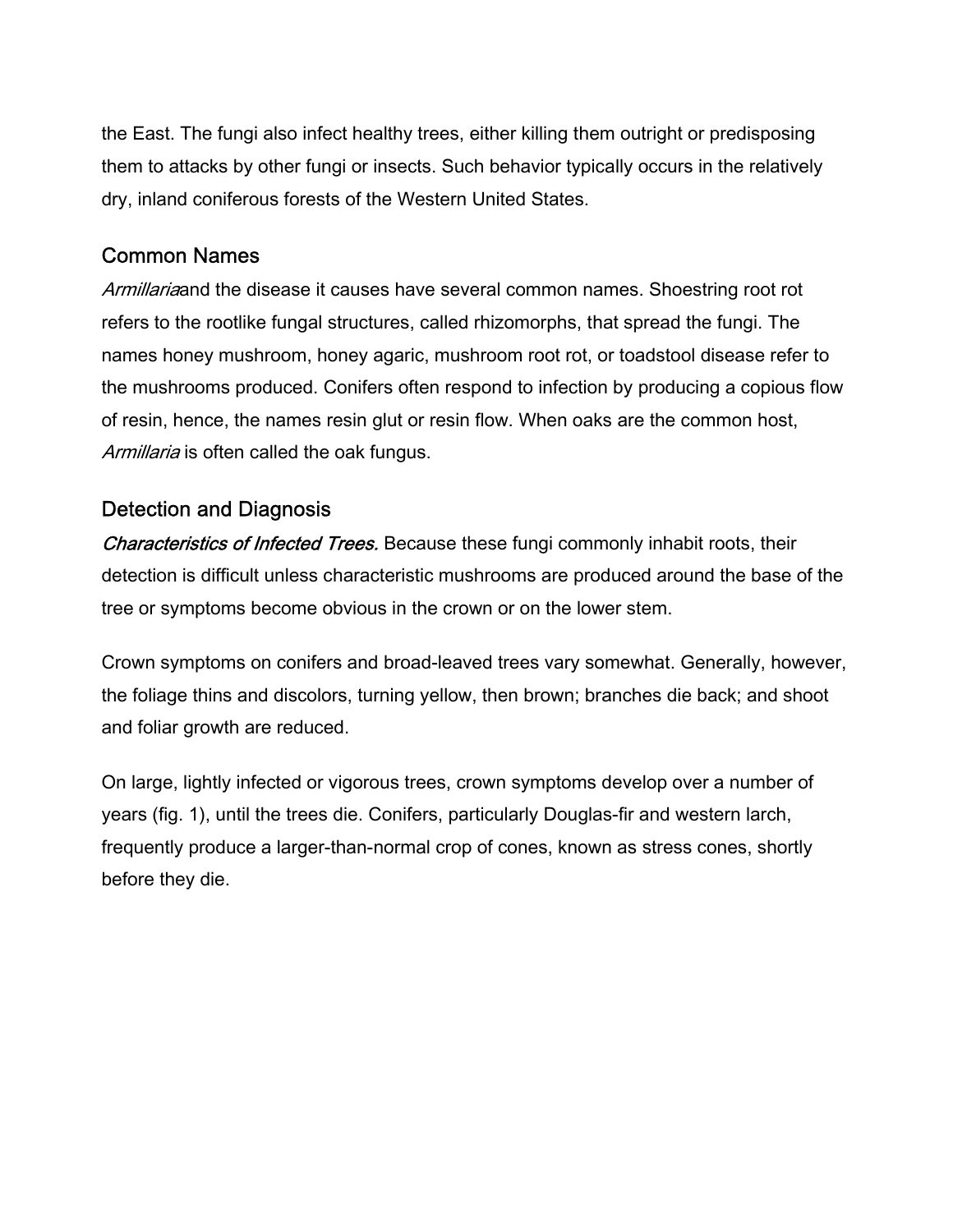



**Figure 1.** - *The Douglas-fir on the right with sparse foliage and poor shoot growth has been infected for a number of years.*

**Figure 2.** - *This subalpine fir was killed rapidly and retained its full complement of needles.*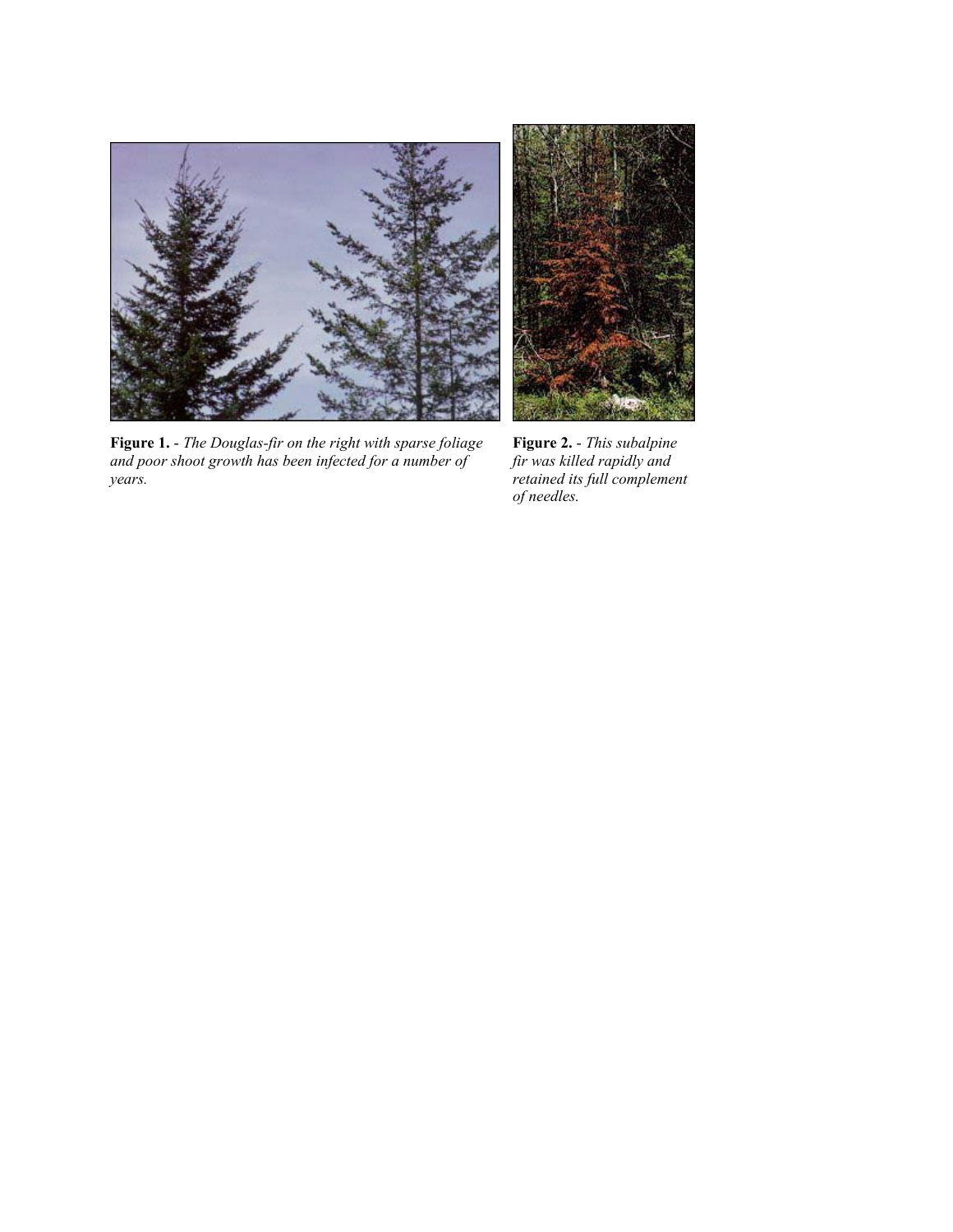On small, extensively infected or low-vigor trees, crown symptoms develop rapidly: the foliage quickly discolors, and the tree often dies within a year (fig. 2). On such trees, premature foliage loss and reduced shoot and foliar growth may not be apparent.

Trees affected by prolonged drought or attacked by rodents, bark beetles, or other fungi, particularly other root pathogens, can produce crown symptoms similar to those caused by Armillaria. Thus, additional evidence, often found on the roots and on the lower stem, is needed to diagnose the disease (figs. 3 and 4).

On most conifers, the infected portions of the lower stems are somewhat enlarged and exude large amounts of resin (fig. 5). Infected portions of the roots frequently become heavily encrusted with resin, soil, and sometimes fungal tissue.



**Figure 3.** - *Crown symptoms alone, such as those on this ponderosa pine, are not sufficient to identify the presence of*Armillaria



**Figure 4.** - *Removing the bark at the base of the symptomatic ponderosa pine in figure 3 reveals the characteristic mycelial fans.*



**Figure 5.** - *Resin on a Douglas-fir. The first resin produced in response to the fungi turns dark brown but later is often covered with resin that retains a white sheen.*

In contrast, infected portions of broad-leaved trees sometimes develop sunken cankers covered with loose bark or bark infiltrated with gum and other exudates. But most often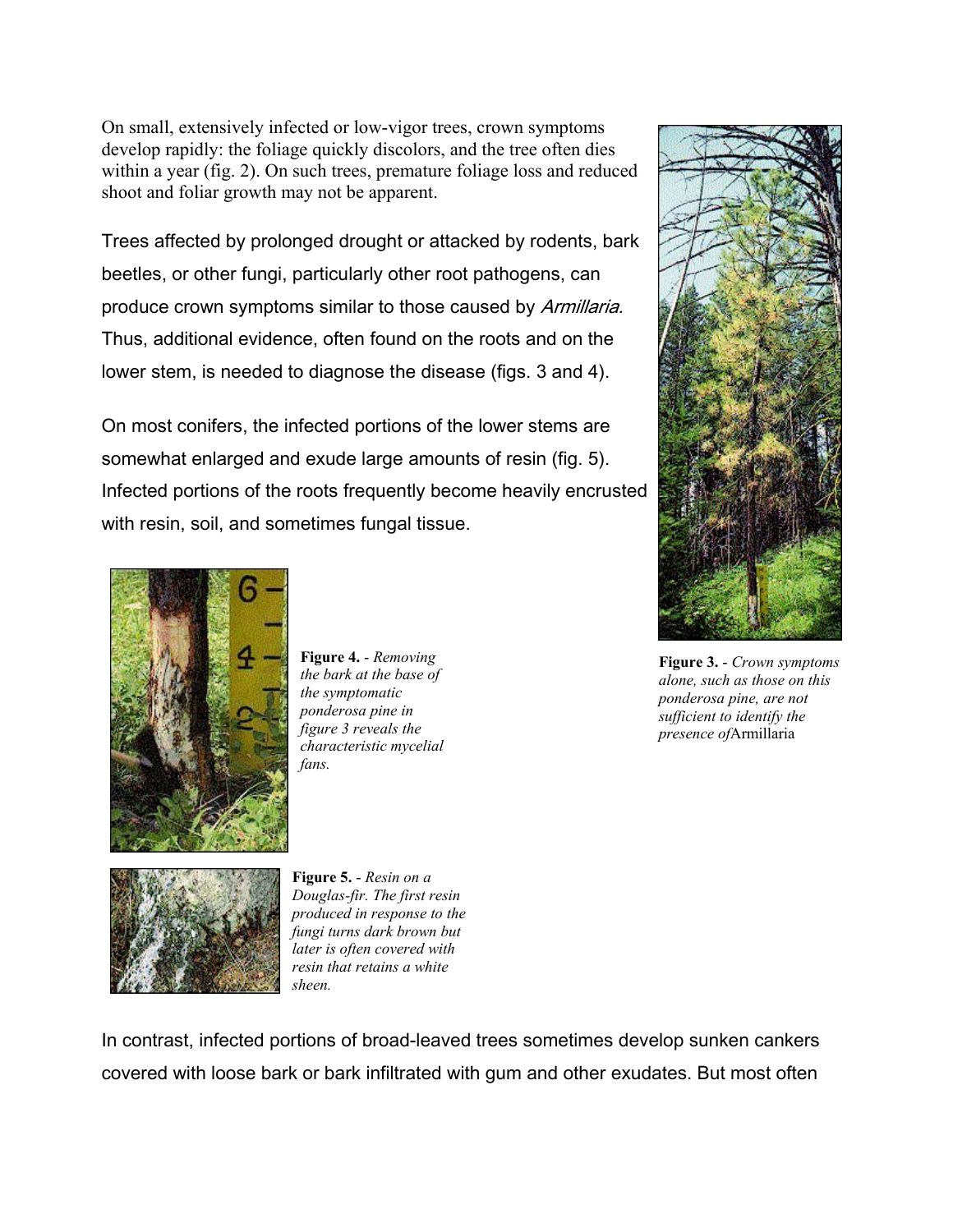these cankers are inconspicuous or absent.

If *Armillaria* is present, removing the bark covering infections will expose the characteristic, white mycelial mats or the rhizomorphs that grow between the wood and the bark.

The white mycelial mats are marked by irregular, fanlike striations; hence, they are often referred to as mycelial "fans." The thick mats decompose, leaving impressions on the resin-impregnated inner bark. (See cover photo.)

Rhizomorphs growing beneath the bark are flat, black to reddish brown, and up to 0.20 inch (5 mm) wide (fig. 6). They have a compact outer layer of dark mycelium and an inner core of white mycelium. Rhizomorphs also grow through the soil. Except for being cylindrical and about half as wide, subterranean rhizomorphs are similar to those produced beneath the bark.

Mushrooms, the reproductive stage of these fungi, confirm the presence of Armillaria. The short-lived mushrooms may be found growing in clusters around the bases of infected trees or stumps (figs. 7 and 8). They are produced sporadically in late summer or autumn, and are most abundant during moist periods.



**Figure 6.** - *Shoestringlike rhizomorphs be-tween the bark and the wood of a grand fir.*



**Figure 7** - *A cluster of mushrooms at the base of a western white pine. The spores seem to be of limited importance in spreading the fungi.*



**Figure 8** - *A cluster of mushrooms on the root of a red oak.*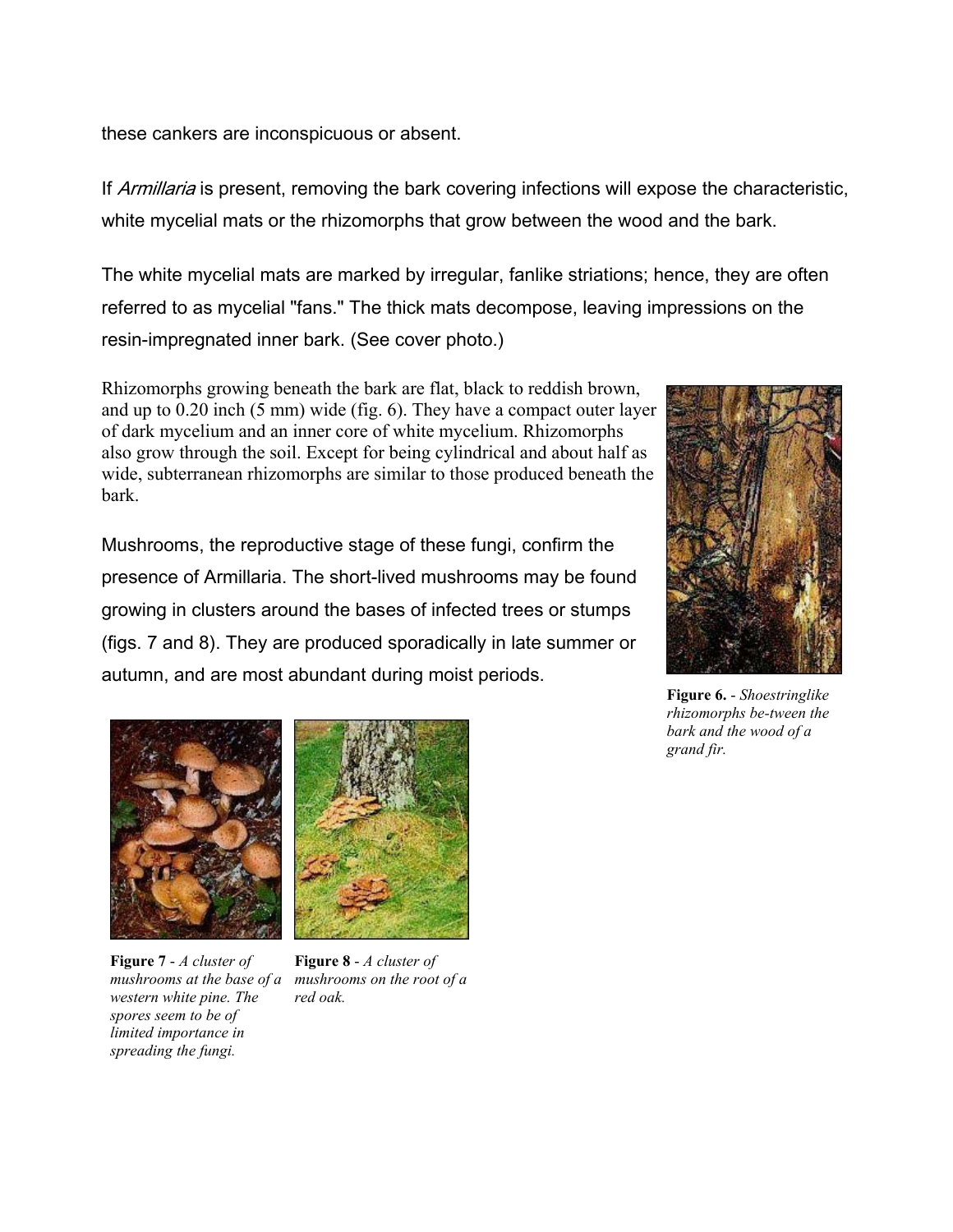The mushrooms of the different species vary somewhat but generally have yellow or brown stalks about 2 inches (5 cm) long, and a ring is sometimes found around the stalk just below the gills. The stalks have honey-yellow caps, 2 to 5 inches (5 to 12.5 cm) across. The upper side of the cap may be slightly sticky and dotted with dark brown scales; underneath, the cap has light-colored gills, which produce millions of light yellow to white spores.

Armillaria causes a white rot of infected wood. When wood first begins to decay, it looks faintly water soaked; then it turns light brown. In the advanced stages of decay, wood becomes light yellow or white (fig. 9) and may be marked by numerous black lines. Advanced decay is spongy in hardwoods but often stringy in conifers.



**Figure 9** - *Wood of Douglas-fir in advanced stages of decay is light yellow and stringy.*

In live trees, stem decay, referred to as butt rot, is confined largely to the inner woody tissues. Butt rot seldom extends more than a few feet above the ground.

**Patterns of Infection.** Trees of different species and sizes may be killed individually throughout stands. This pattern often occurs in managed stands reforested with species unsuited to the site but may also occur in unmanaged stands.

Armillaria also kills trees-primarily conifers-in a pattern of progressively expanding disease centers (fig. 10). These centers develop in managed or unmanaged stands and vary from small areas affecting several trees to areas of up to 1 ,000 acres (400 ha). Within disease centers and on their expanding margins, trees in varying stages of decline are normally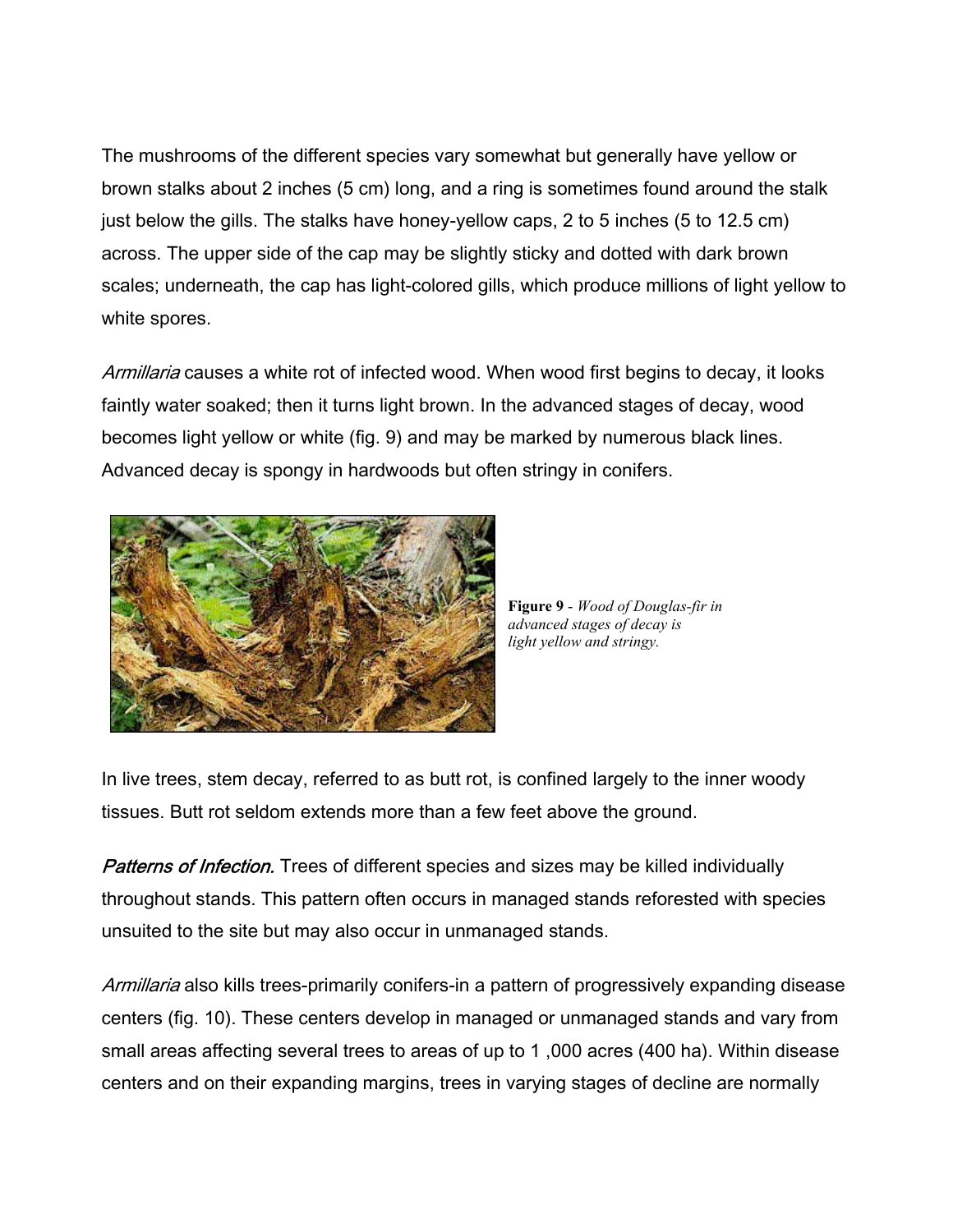present. One or all species and sizes of conifers may be affected.



**Figure 10** - *Three disease centers in a virgin, mixed conifer forest in western Montana. The lowermost center covers nearly 20 acres (8 ha).*

## Infection and Spread

Armillaria may live for decades in coarse woody material. From this food source, the fungi spread to liv-ing hosts. Spread occurs when rhizomorphs, growing through the soil, contact uninfected roots or when uninfected roots contact infected ones.

Rhizomorphs can grow for distances of up to 10 feet (3 m) through the upper soil layers, and they penetrate the roots by a combination of mechanical pressure and enzyme action. The rhizomorphs' growth and ability to penetrate roots depend upon the specific fungus, the type and amount of the food source, the soil environment, and the host species.

When uninfected roots contact infected ones, the fungal mycelium invades uninfected roots without forming rhizomorphs. Such spread is common in dense stands where root contact is frequent.

Vigorously growing trees often confine the fungi to localized lesions and limit their spread up the roots by secreting resin and rapidly forming callus tissues. But when infected trees are in a weakened condition, *Armillaria* spreads rapidly through the roots. If the growth of the tree improves, fungal growth is checked. Such interaction occurs throughout the life of an infected host until (1) it outgrows the fungi or (2) the fungi reach the root collar, girdle the stem, and kill the tree.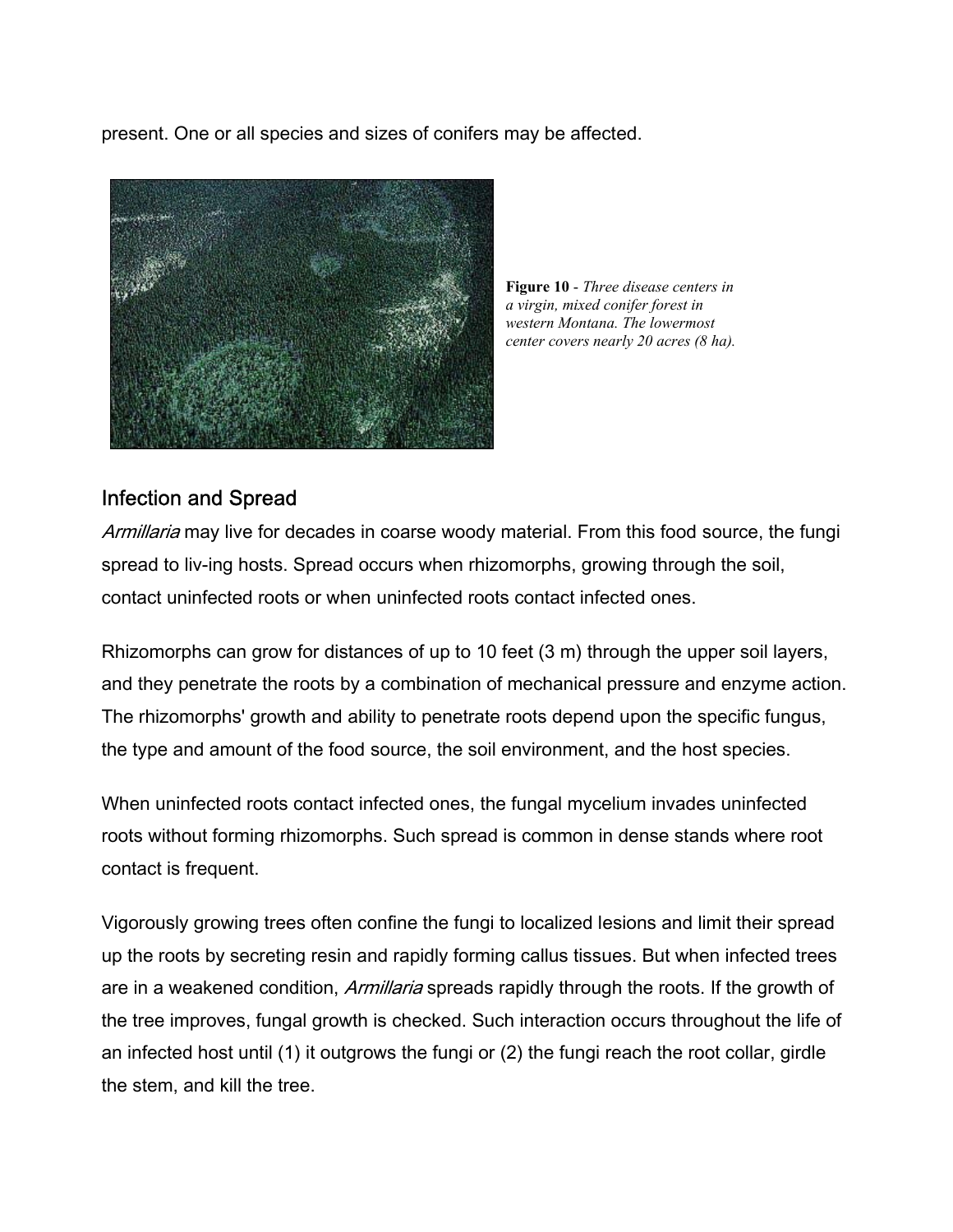When infected live trees are cut, Armillaria rapidly spreads into the uncolonized parts of roots and stump. As a result, the food source increases and may be responsible for initiating new disease centers.

### Damage

Outright mortality is the most frequently observed result of infection; it can be a problem in timber stands, recreation areas, or orchards. On the other hand, mortality can improve resource values - particularly in dense, young coniferous forests of the Western United States.

Infection also results in growth reduction and wood decay. Growth reduction often goes undetected or is ascribed to other agents and thus is probably underestimated. Likewise, decay extends only a few feet into the lower stem and will often go unnoticed until the tree fails or is cut. Tree failures are significant hazards in recreation and urban areas.

## Management

Because these fungi are indigenous to many areas and live on a wide variety of plants and woody material, their eradication or complete exclusion is not feasible; management should be directed toward limiting disease buildup or reducing its impact.

Where individual trees are of high value, chemical fumigants, including chloropicrin, methyl bromide, and carbon disulfide, can reduce the infection level. These fumigants are applied in and around the base of infected stems or in holes left after trees have been uprooted.

Cultural management shows promise for dealing with *Armillaria* in commercial forests. Management considerations include (1) reforesting stands with a mixture of species ecologically suited to the site and not obviously infected by Armillaria; (2) maintaining vigorous tree growth without causing undue damage to soils; (3) minimizing stress to and wounding of crop trees; and (4) reducing the food source by uprooting infected or susceptible root systems and stumps.

Where infection is limited, integrating the first three considerations into management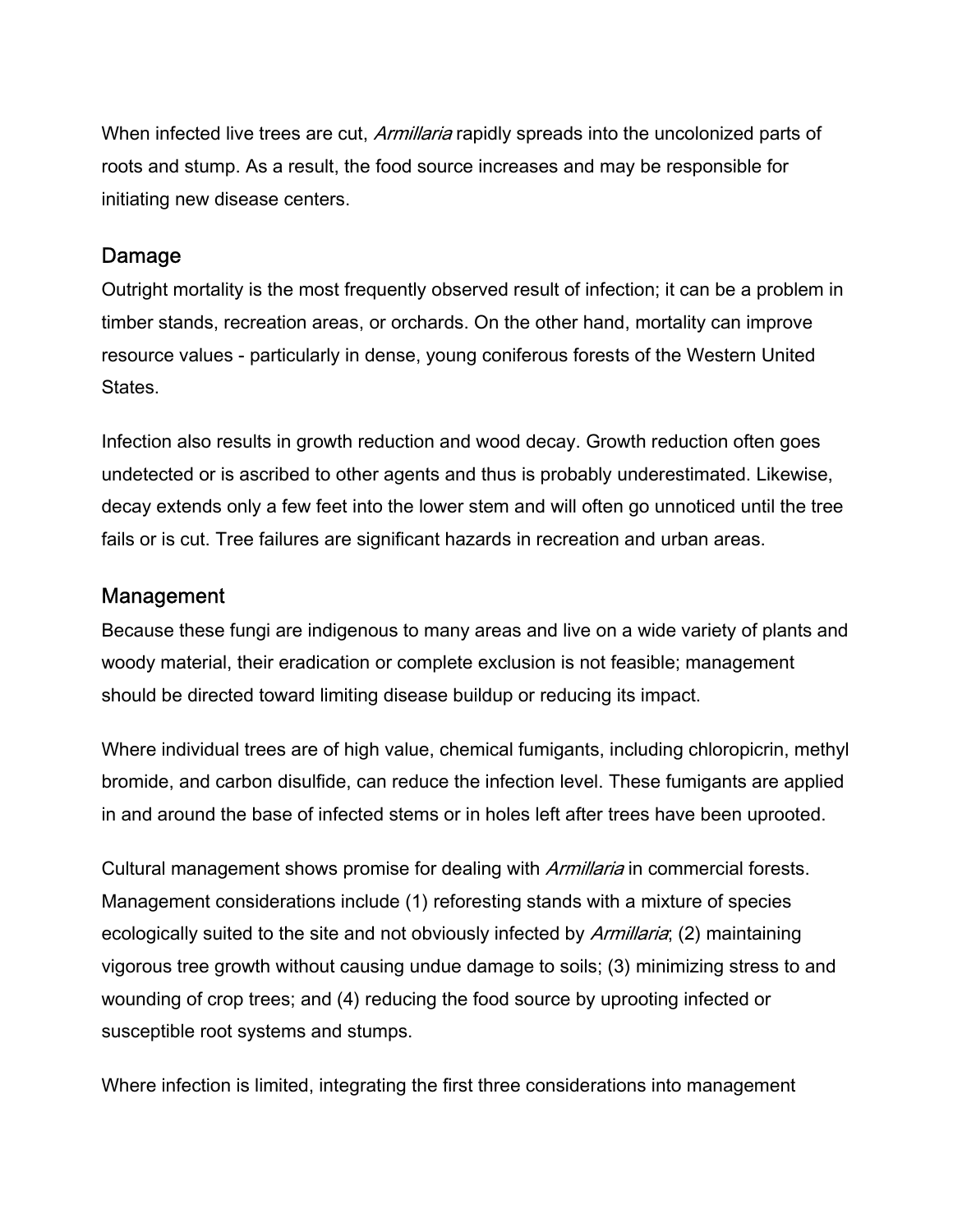prescriptions may be adequate.

Where infection levels are high, such as in root disease centers, all four considerations may be used. Stumps and roots should be removed in a zone extending at least 33 feet (10 m) beyond the visible margin of the disease center because root systems in this area are likely infected.

Sometimes other pests or stand conditions may be more significant than Armillaria. A thorough evaluation of existing or potential pest activity, site and stand characteristics, and the feasibility of various options should always be made before selecting a management alternative.

#### Assistance

Assistance in recognizing and dealing with *Armillaria* is available from Extension offices; municipal or State forestry offices; or Forest Pest Management and Research staffs, U.S Department of Agriculture, Forest Service.

### Selected Bibliography

Anderson, J.B.; Ulirich, R.C.; Roth, L.I.; {and others}. Genetic identification of clones of Armillaria mellea in coniferous forests in Washington. Phytopathology. 69(10):1109-1111; 1979.

Morrison, D.J. Armillaria root disease: a guide to disease diagnosis, development and management in British Columbia. BC-X-23.Victoria, BC: Canadian Forestry Service, Pacific Forest Research Centre; 1981. 15p.

Raabe, R.D. Host list of the root rot fungus, Armillaria mellea. Hilgardia. 33(2):23-88; 1962.

Shaw, C.G., III; Roth, L.F. Control of *Armillaria* root rot in managed coniferous forests: a literature review. European Journal of Forest Pathology. 8(3):163-174; 1978.

Wargo, P.M.; Shaw, C.G., III. Armillaria root rot: the puzzle is being solved. Plant Disease 69(10):826-832; 1985.